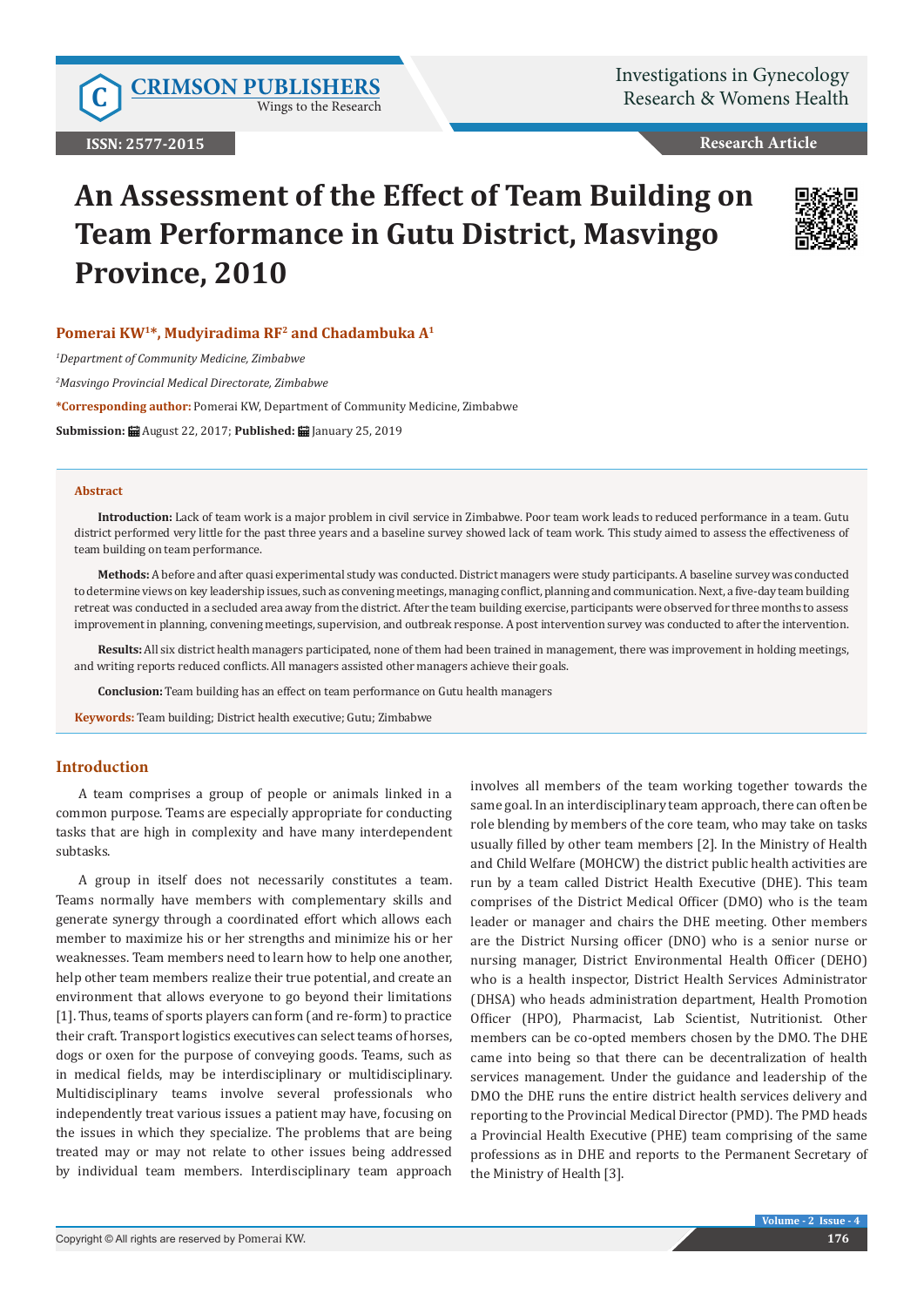The functions of the DHE are among many other budgeting, planning, decision making and policy implementation at district level. If DHE is not functional, then the vision and mission of the Ministry of Health will not be accomplished as the DHE must guide and direct the District Health Team (DHT). The DHT comprises every health worker in the district; DHEs came into being to improve service delivery by decentralization [3]. Creating an effective team is a challenging exercise in every organization and this process is called team building. Team building involves a wide range of activities presented to organization for improving team performance. Team building ranges from simple bonding exercises to complex simulations and multi day to day team building retreats, team building can also mean selecting or creating a team from scratch [4]. Gutu District was performing the worst out of the seven districts in Masvingo Province. In 2010 the district failed to hold a single of the following meetings: DHE meeting, Heads of Department meeting, Transport meeting, District Health Team meeting held once quarterly, disease surveillance meeting held once weekly, procurement meeting and a budgeting meeting. They failed to come up with a costed Results Based Management (RBM) plan. No progress reports were written from the district. All activities are not properly coordinated. The PHE team had provided support and supervision to the DHE six times that year but no improvement was realized. We implemented a team building exercise as an intervention and determined its effect on the performance of the DHE.

# **Materials and Methods**

A quasi experimental study (before and after) was carried out with the Gutu District Health Executive. The DHE was blinded to the reason of the team building exercise in order to prevent artificial behavior during the observation period.

#### **Pre-intervention survey**

A pre-intervention survey (situational analysis) was conducted using a questionnaire that was administered to the DHE members. This survey elicited problems related to how the team was functioning. The issues identified were then used to design a team building training package to address causes of team malfunction observed.

# **Description of the intervention**

Two skilled team building experts facilitated the team building exercise. A five-day team building retreat was done. DHE members were taken away from the usual workplace to a private place where they were alone with team building facilitators. During the exercise the team was taken through trust building by leading each other while blind folded, they were paired and made to play simple games that involved novel complex tasks, cooked for each other and made each other's beds. They went for ropes courses, cooperate drumming and physical exercises. Activities geared to improve communication skills were conducted through exercises and games that highlighted the need for good, strategic and effective

communication in team performance or potential problems with communication. Problem solving and decision-making exercises were done, and this focused on groups working together to solve hypothetical complex problems or make complex decisions. Psychological analysis of team roles and training on how to work better together were done and going through each member's job description. Budgeting, planning, and communication trainings were done, and time created so that the team will have time to know each other better in a friendly environment. The DHE was then observed for a period of three months (January to March 2010) for changes in performance.

#### **Post-intervention survey**

A post-intervention survey was conducted using the same instrument for the pre-intervention survey after 3 months of observation. The changes in performance of the DHE were then computed.

#### **Outcomes of interest**

The outcomes of interest were completing plans, holding meetings (e.g. DHE, DHT, HOD), conducting support and supervision as DHE team, writing reports, using purchase plans, transport schedules and controlling outbreak as a team.

#### Hypothesis

H<sub>a</sub>: µd≤0 Team building does not increase number of meetings

 $H_1$ :  $\mu$ d>0 Team Building effective in increasing number of meetings

All six DHE members in Gutu were recruited and participated in the study.

Microsoft Excel was used to generate frequencies and means and calculate intervention impact size

#### **Results**

The demographic characteristics of study participants are shown in Table 1. Two of them had degrees and four had diplomas, the median years in services was 29 years  $[Q_i =; Q_3 =]$ and four were substantively appointed on their posts. All (6) DHE members knew the composition and roles of the DHE roles was very high among the members, some of the roles that were reported were: planning and coordinating public health activities(6), Formulation and implementation of polices $(6)$ , budgeting for the district $(6)$ , Control of resources(6) , Monitoring and evaluation of public health activities(6), and bidding for staff(6) though all the DHE members reported that the DHE was not performing its duties. All team members reported lack of team work as a reason for failure of the DHE to perform its tasks as shown in Table 1. All DHE members reported that the problems the DHE was facing can be solved and could be solved through team building. None of the DHE members knew the other members roles in the DHE and none were inducted when assuming their posts. Only one member reported assisting other team members attain their goals.

**Volume - 2 Issue - 4**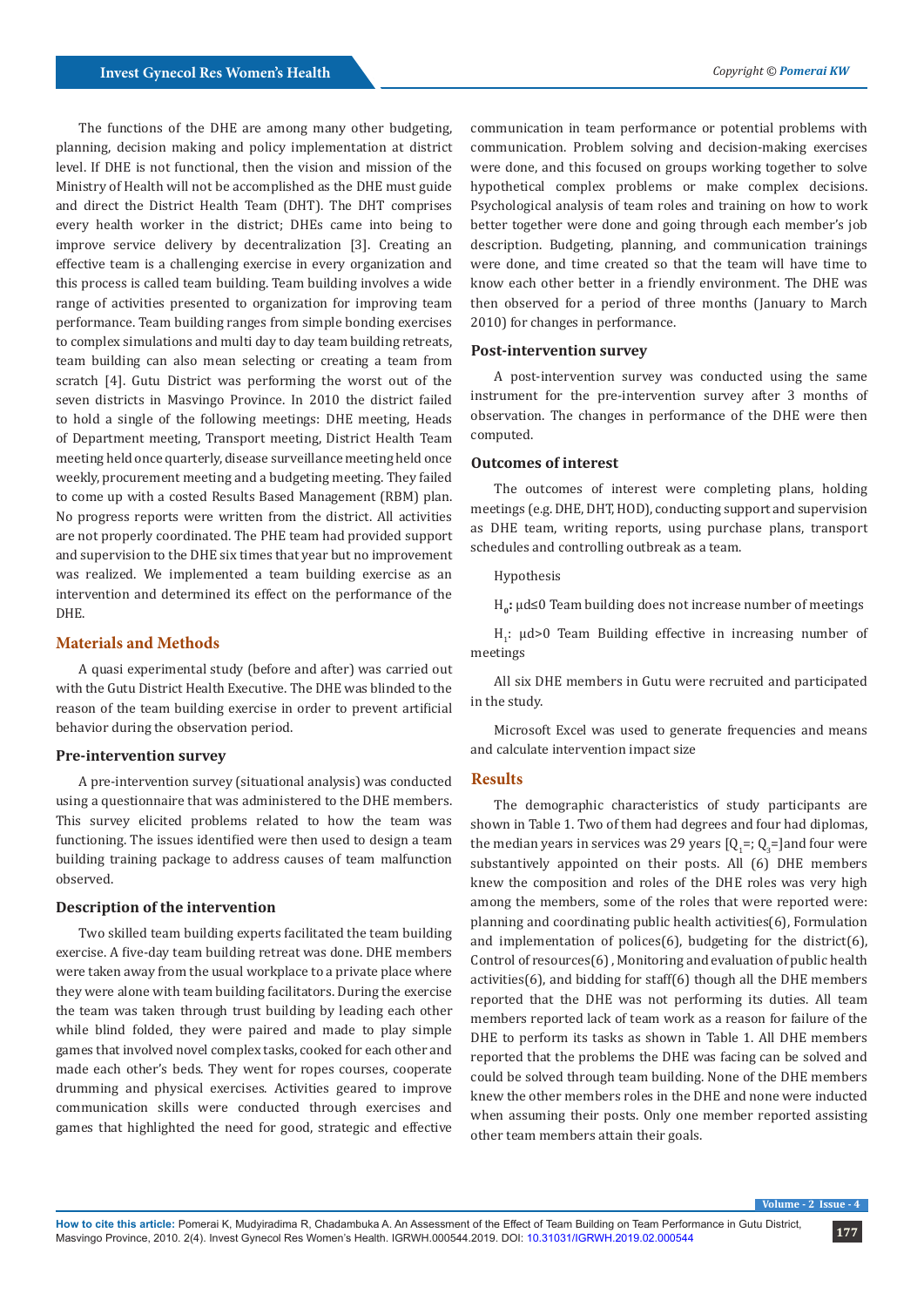| <b>Response of DHE Members</b>                                                                               | N=6 Before Intervention | N=6 After Intervention |
|--------------------------------------------------------------------------------------------------------------|-------------------------|------------------------|
| Knowledge of composition of DHE                                                                              | 6                       | 6                      |
| Knowledge of roles of DHE                                                                                    | 6                       | b                      |
| DHE performing its roles                                                                                     |                         | 6                      |
| Reasons for DHE not performing its roles<br>Lack of team work<br>Lack of leadership<br>Mistrust<br>Conflicts |                         |                        |
| Problems faced by DHE can be solved                                                                          | h                       |                        |
| Team building can solve the problems                                                                         | h                       | 6                      |
| Knowledge of other team members duties                                                                       |                         | 6                      |
| Inducted when assuming current post                                                                          |                         | $\Omega$               |
| Assist another team member achieve their task                                                                |                         |                        |

**Table 1**: Assessment of effect of intervention on the members in gutu district 2011.

The team was now making decisions and agreeing on them and implement them for example they agreed on purchasing airtime for surveillance in the district, discussed and agreed to service motorcycles, the issue of motorcycle servicing was a stalemate since 2009. Transport schedules were now being used as they were never in use before, consolidated district purchase plan was formulated and used in 2011 this plan was last drafted in 2006. CBU and PTC meeting were now being used to adjudicate tenders and identify reputable suppliers unlike before when they were no CBU and PTC

meetings (Table 2). Ten conflicts were reported in the first quarter the number of conflicts reported to the province was reduced to zero unlike in 2010. The DHE supervised health centers in its jurisdiction once that quarter unlike before when the supervision was individual, and no reports written (Table 3). The DHE wrote 3 consolidated monthly reports to the province as compared to 2010 when they failed to write a report to the province. No outbreak was reported during the observation phase Table 4.

| Table 2: Assessment of the effectiveness of team building on holding meetings on gutu DHE in 2011. |  |  |  |  |  |
|----------------------------------------------------------------------------------------------------|--|--|--|--|--|
|                                                                                                    |  |  |  |  |  |

| Activity                          | <b>Before Intervention</b>           | <b>After Intervention</b> |                      | <b>Intervention Effect Size</b> |                          |  |
|-----------------------------------|--------------------------------------|---------------------------|----------------------|---------------------------------|--------------------------|--|
| <b>Expected DHE meetings</b>      | Expected Number of meetings/quarters | Number held               | Expected<br>meetings | Number<br>held                  | Intervention effect size |  |
| DHE                               | 12                                   | $\Omega$                  | 12                   | 12                              | 12                       |  |
| Expected Weekly surveillance      | 12                                   | $\Omega$                  | 12                   | 12                              | 12                       |  |
| PTC meetings                      | 12                                   | $\theta$                  | 12                   | 9                               | 9                        |  |
| CBU                               | 12                                   | $\theta$                  | 12                   | 9                               | 9                        |  |
| HOD meeting                       | 3                                    | $\Omega$                  | 3                    | 3                               | 3                        |  |
| DHT meeting                       |                                      | $\Omega$                  |                      |                                 |                          |  |
| <b>Transport Planning meeting</b> |                                      | $\Omega$                  | 3                    | 3                               |                          |  |
| Full council                      |                                      | $\theta$                  | 3                    | 3                               | 3                        |  |
| <b>RDDC</b>                       |                                      |                           | $\mathbf{\hat{}}$    | 3                               | 3                        |  |

**Table 3:** Assessment of team building on report writing and submission to province by gutu DHE 2011.

| Report                               | <b>Expected Number/</b><br><b>Ouarter</b> | <b>No. of Reports Submit-</b><br>ted | <b>Expected No./</b><br><b>Quarter</b> | No. of Reports Sub-<br>mitted | Intervention<br><b>Effect Size</b> |  |
|--------------------------------------|-------------------------------------------|--------------------------------------|----------------------------------------|-------------------------------|------------------------------------|--|
| District monthly report              |                                           |                                      |                                        |                               |                                    |  |
| District quarterly report            |                                           |                                      |                                        |                               |                                    |  |
| Quarterly support and<br>supervision |                                           |                                      |                                        |                               |                                    |  |

**Table 4:** Comparison of management meetings held by Gutu DHE before and after team building 2011.

| <b>Type of Meeting</b> | <b>DHE</b>       | <b>WDSS</b> | <b>CBU</b> | <b>PTC</b> | HOD | <b>DHT</b> | <b>Transport</b> | <b>Full Council</b> | <b>RDDC</b> |
|------------------------|------------------|-------------|------------|------------|-----|------------|------------------|---------------------|-------------|
| Before                 |                  |             |            |            |     |            |                  |                     |             |
| After                  | $1^{\circ}$<br>ᅩ | 12          |            |            |     |            |                  |                     |             |
| Degrees of freedom     | $\sim$<br>ᅩ      | 12          |            |            |     |            |                  |                     |             |

**Volume - 2 Issue - 4**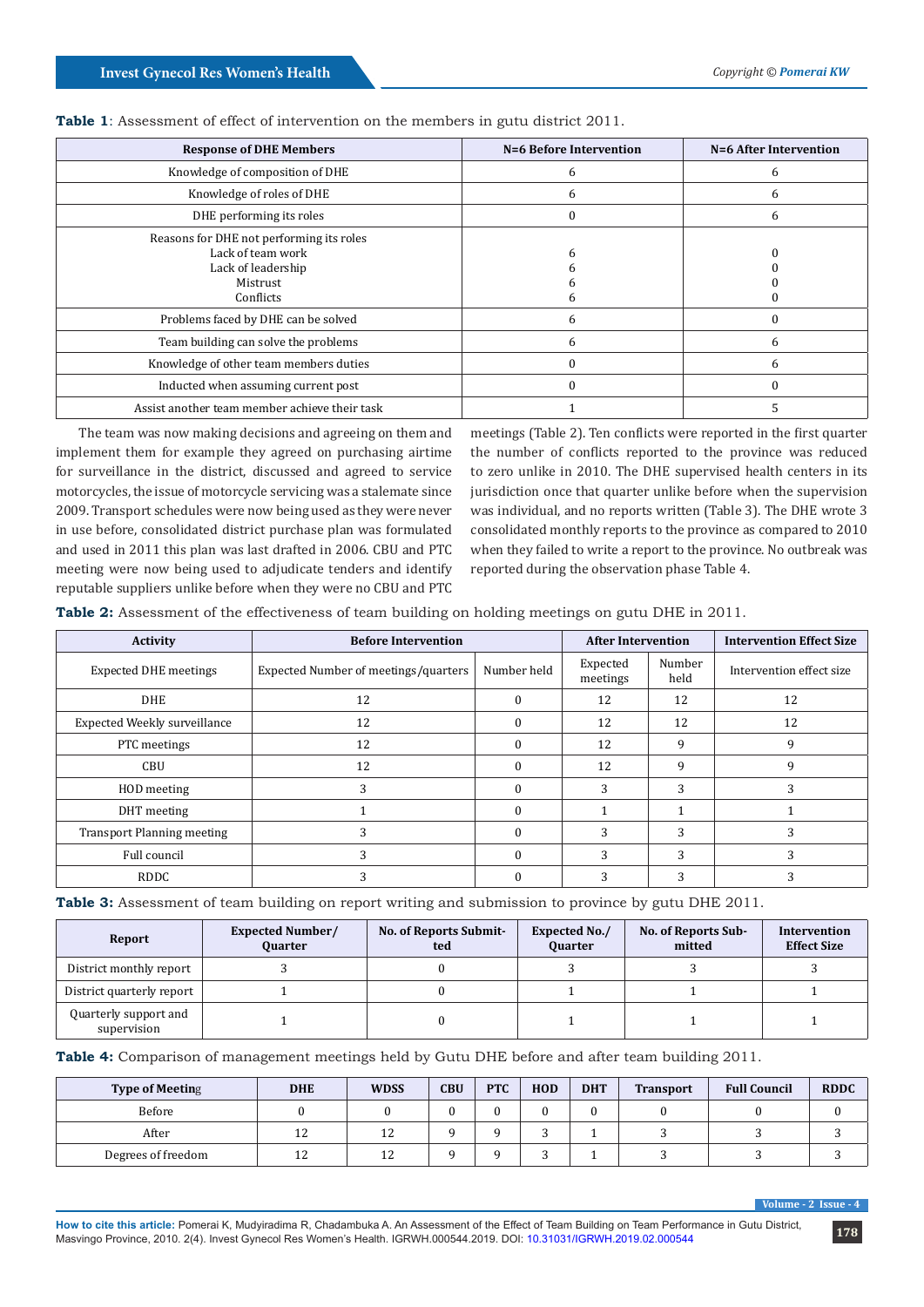# **Paired t test for management meetings held by Gutu DHE before and after team building. Degrees of freedom shown in Table 4.**

```
Decision rule: \alpha 0.1, (n-1) = (9-1) = 8
Therefore: t crit=1,397
Therefore, reject H_0 if t cal ≥t critic which is ≥1,397
 d=12+12+9+9+3+1+1+3+3+3/9
=55/9=6.11
Sd^2 = \sum (d_i-d)^2/(n-1)=34,69+34.69+8,35+8,35+9,67+26,11+9,67+9,67+9,67/8
=150.87/8
=18.86
T=d-\mud/sd =6.11-0/square root of 18.86
```
=6.11/4.34

 $=1.4078$ (t-calc) is greater than >t crit 1.3971 reject H<sub>0</sub> in favour of  $H_1$  and conclude that team building is effective in increasing number of meetings and the results are statistically significant with a p value less than 0,1.

#### **Discussion**

Knowledge on the roles and composition of the DHE was high among, this could be since majority of the members had long years in service and could have heard about them in workshops and other literature at the workplace. Majority of the members had not been inducted on the job post they were occupying; this may have led to frequent frictions between the DHE members and may have led to poor team work. Induction would have helped the team members know their roles and as well as the other members roles. It is the responsibility of the members to come together and plan out a way that would lead them to their target successfully [5]. During the team building exercise the members were taught of importance of holding meetings, how to hold successful meeting and time management, these lectures might have led to the constant holding of meetings by the team and participation is reflected by the minutes that are sent to the PMD office were all members are taking part in discussions and decision making. The use of purchase plans and adhering to procurement procedures that is being experienced in Gutu might be attributed to the lectures on effective and cost cutting procurement that the team received while at team building. The improved decision making that was not seen in Gutu that is being experienced now can be attributed to the solving hypothetical complex problems games that the team carried out during the team building activity. Time management lectures may have led to the production and use of work plans by the team members as this was done before.

The formulation of transport schedules and combining trips that is being done in Gutu may be attributed to the lectures the team received on effective transport management in health delivery

and all the members reported that they are now comfortable with travelling with one another since they got used to it during the team building activity of tour drives which made the team members interact on social basis during drives to view nature and animals at recreational parks. Combining trips saves fuel and mileage of vehicles which we may later translate to money saving. Team members must work in unity to achieve targets that have been set for them. Lack of leadership was reported by all the members. The team leader is supposed to provide technical and professional expertise to the team members so that they achieve their goals, but when leadership is seen as lacking by the team members, they begin to undermine the leader and start to operate in an unorganized manner that may be detrimental to the organization. One thing the leader and the team members have to understand is that human beings by nature have different personalities and attitudes and while working in a team these opinions and personalities may clash and give rise to conflicts within the team.

Communication was reported to be another factor that affected team work in Gutu, we noted that this was lacking and was reported as another reason for poor team work. For the success of any team communication is essential, the team leader is the one who makes decisions but this does not mean that he/she must no listen to any other team members the team leader should encourage participation by other team members ion discussions and come up with a collective way to follow so that they achieve their goal, regular meetings should be held to review development and every member should contribute ideas for the success of the team [5-7]. This helps boost the morale of the team members and understand their progress at work. There were several conflicts that were reported from Gutu in 2009 and 2010 and this may have led to the poor team work that was reported by the team members, this is supported by a study that was conducted in Kenya which revealed that conflict made teams ineffective and sloppy [8].

 Effective communication lectures may be attributed to the improved horizontal and vertical communications that are being done by the members through reports, memo and phone calls as well as meeting. There has not been a conflict reported from the team to the province since the intervention. The reduction in friction and conflicts among members may be attributed to the likes and dislike activity were the teams had to mention what they like and dislike both at work and in social life [9]. The members might now approach each other knowing what the other member likes and dislikes, reduction in conflicts reported to province may also be due to the communication training that was done and still being reinforced between the members. The other change though difficult to objectively measure was the improved trust among the members which may have been improved by blind folding games and the cooking and dishing food for each other the team members did during team building. We recommended maintaining post intervention support and observation for the DHE team in Gutu DHE for one year.

#### **Conclusion**

Team building was effective on team performance in Gutu. Therefore, we reject Null hypothesis which state that team building

**Volume - 2 Issue - 4**